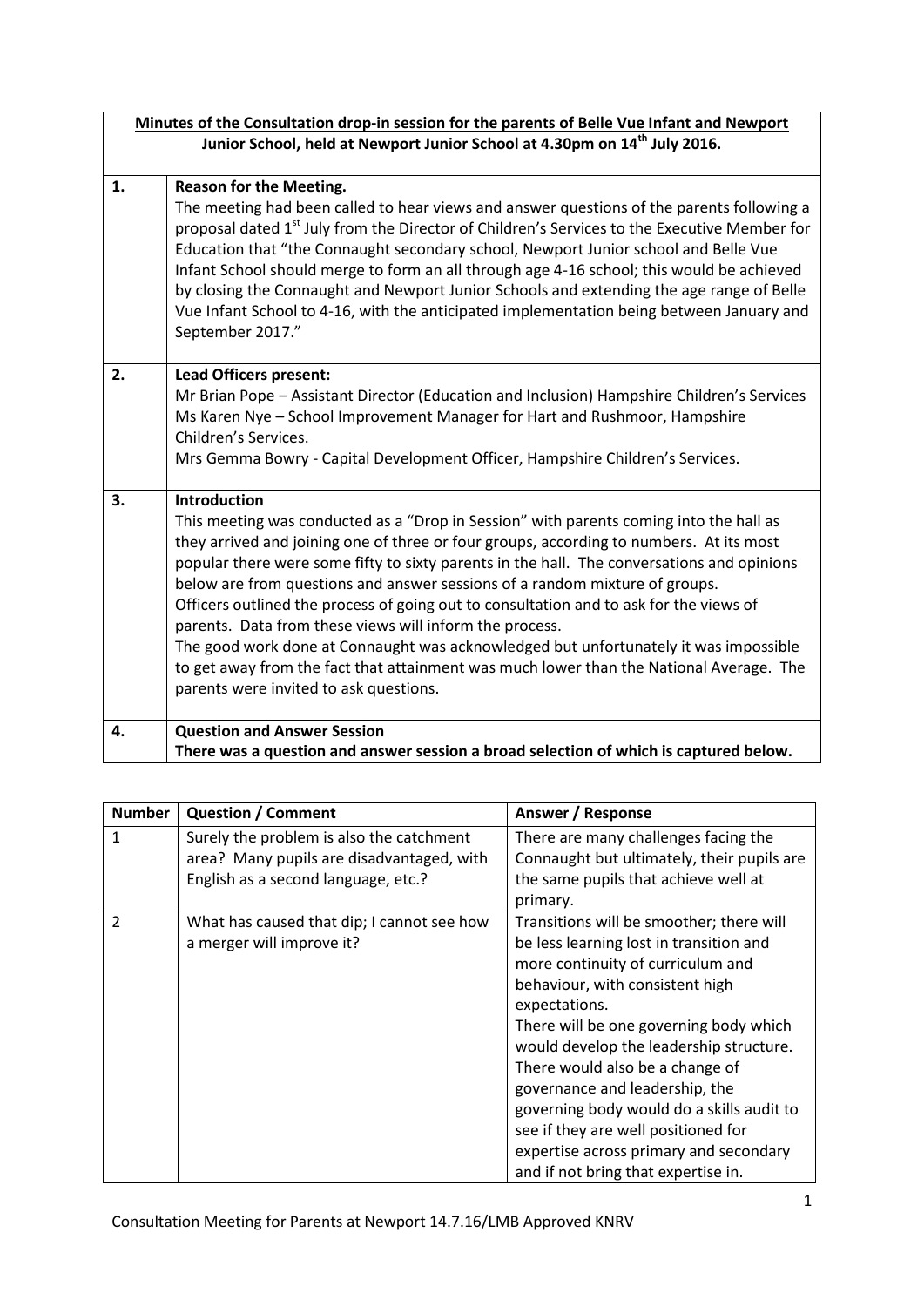| 3              | What happens if the schools merge but the<br>attainment doesn't rise, what choice would<br>we have then?                                                                                                                                                   | Exactly the same choices as now, you<br>would be able to choose Connaught or<br>any other secondary of your choice.                                                                                                                                                                                                                                                                                                                                                                                                                                  |
|----------------|------------------------------------------------------------------------------------------------------------------------------------------------------------------------------------------------------------------------------------------------------------|------------------------------------------------------------------------------------------------------------------------------------------------------------------------------------------------------------------------------------------------------------------------------------------------------------------------------------------------------------------------------------------------------------------------------------------------------------------------------------------------------------------------------------------------------|
| 4              | Why take away our excellent head teacher<br>and spread her thinner? Why three schools?                                                                                                                                                                     | We believe that your children have had a<br>good experience at Belle Vue and<br>Newport; they deserve a good experience<br>at Connaught too. This is a different<br>model of leadership and a different<br>structure. There would be an expanded<br>leadership team across the all through.                                                                                                                                                                                                                                                          |
| 5              | It is a mistake to just go by the current<br>situation; you should look ahead to an<br>increase in numbers.                                                                                                                                                | Of the children in their catchment area,<br>only 30% have elected to go to<br>Connaught as a first preference, 70% do<br>not. There is currently capacity.                                                                                                                                                                                                                                                                                                                                                                                           |
| 6              | Most of their children come from a council<br>estate which is in upheaval; it has been<br>being regenerated for the last four years.                                                                                                                       |                                                                                                                                                                                                                                                                                                                                                                                                                                                                                                                                                      |
| 4              | Why can't we get a grant from the council to<br>help us recruit more teachers, the trouble is<br>we are right next to Surrey. The council<br>should be more adventurous. You need to<br>look at the whole school to address the<br>problems.               | Belle Vue and Newport are not merged<br>they are federated. The changes that will<br>come about will support/improve<br>standards and bring more children. It<br>should be a more attractive place to work<br>with greater opportunities.                                                                                                                                                                                                                                                                                                            |
| 5              | How will it affect the curriculum?                                                                                                                                                                                                                         | It will give primary expertise to support<br>transition. It will offer greater continuity<br>and improved expectations. It may offer<br>greater breadth at secondary if numbers<br>and therefore budget improve.                                                                                                                                                                                                                                                                                                                                     |
| 6              | How can this help Connaught, why do it just<br>now?                                                                                                                                                                                                        | Currently, Connaught has 547 pupils, the<br>way the school is funded this can't raise<br>enough finance, the school ideally needs<br>700 -800 pupils as a minimum to facilitate<br>effective improvement and performance.<br>Connaught is struggling to give the full<br>range of options to pupils because of<br>financial restrictions. The time has come<br>to address the long-standing<br>performance issue because we think the<br>community deserves better and the good<br>work in the primary sector is not<br>capitalised on sufficiently. |
| $\overline{7}$ | If the schools merge and people can go<br>elsewhere I still can't understand how this<br>would benefit Connaught. League tables<br>don't reflect the good teaching in the school.<br>Parents themselves can sometimes be the<br>cause of underachievement. |                                                                                                                                                                                                                                                                                                                                                                                                                                                                                                                                                      |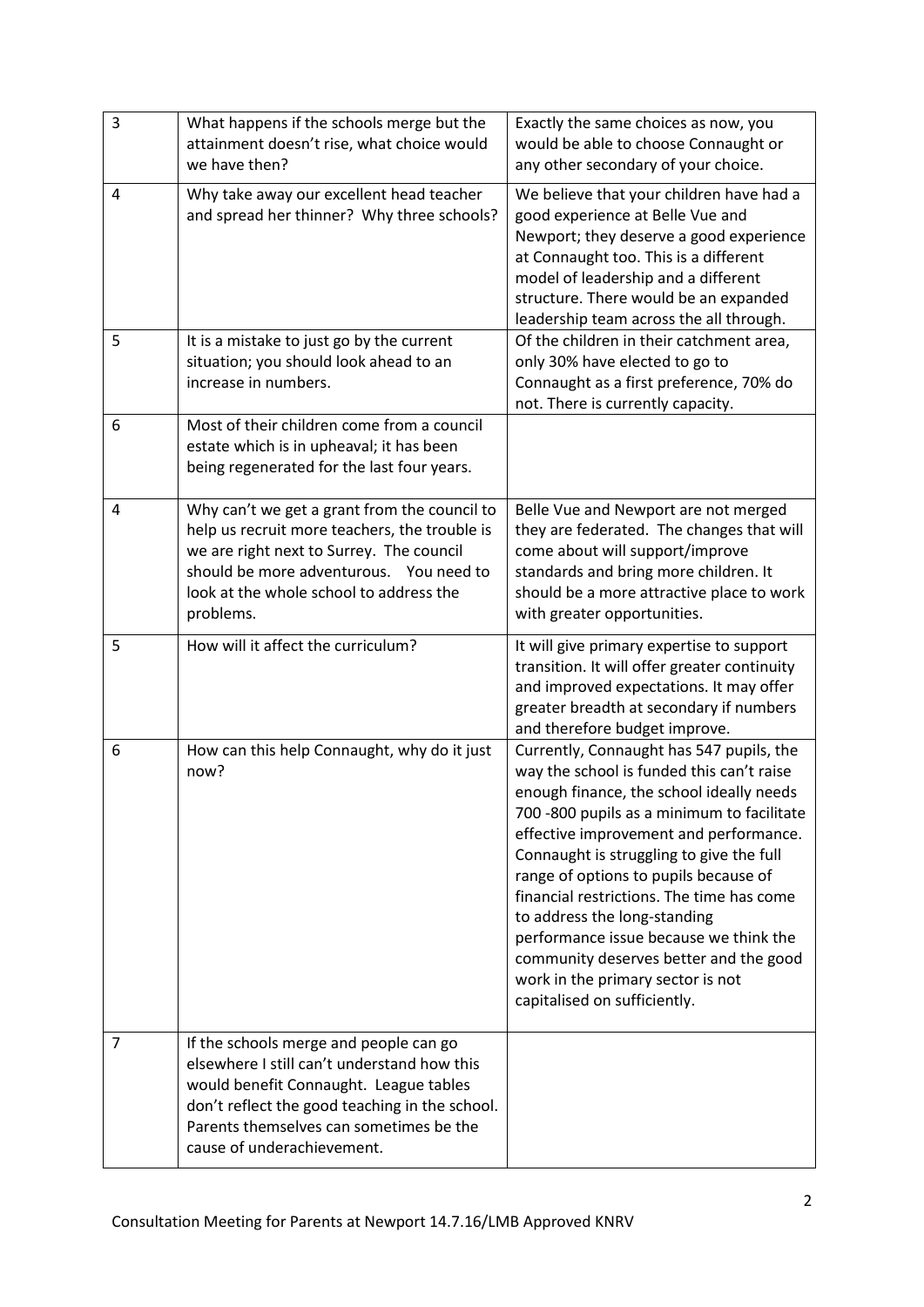| 8  | If the budget for the three schools is<br>merged, then won't the other schools<br>suffer?                                                                   | The National Funding Formula is changing<br>but we don't have the details as yet.<br>There will be one budget. The exact<br>figures are something we will need to<br>explore closely.                                                                                                                                       |
|----|-------------------------------------------------------------------------------------------------------------------------------------------------------------|-----------------------------------------------------------------------------------------------------------------------------------------------------------------------------------------------------------------------------------------------------------------------------------------------------------------------------|
| 9  | I'm in favour of merging but it needs to be<br>done a.s.a.p.! We feel targeted. They<br>should just merge. How could we stop the<br>teachers from leaving?  | There will be opportunities for the<br>teaching staff. Lots of professional<br>development to broaden the scope of<br>their specialisms. There will be some<br>overlap. All three schools will have the<br>same ethos. Staff would hopefully have<br>the opportunity to work in a thriving,<br>successful school community. |
| 10 | There was a teacher here at Newport who<br>wanted to teach in the lower school but he<br>wasn't allowed.                                                    | I'm sorry; I'm not familiar with that case.                                                                                                                                                                                                                                                                                 |
| 11 | The current Newport Head is excellent; we<br>don't want to lose her.                                                                                        | That is up to the head teacher and the<br>governing body.                                                                                                                                                                                                                                                                   |
|    | Our schools have their own uniforms; we<br>don't want to change that would be extra<br>expense.                                                             | There might not be any change in<br>uniforms.                                                                                                                                                                                                                                                                               |
| 12 | We want the current head of Newport and<br>Belle Vue to stay. She is well thought of by<br>all the parents.                                                 |                                                                                                                                                                                                                                                                                                                             |
| 13 | We felt that press article was very<br>derogatory; it did a lot of damage in the<br>community.                                                              |                                                                                                                                                                                                                                                                                                                             |
| 14 | Because of the stigma now people will not<br>even go and view the school. It has changed<br>a lot since Lindsey (current head teacher)<br>took over though. |                                                                                                                                                                                                                                                                                                                             |
| 15 | Next year the numbers at Connaught will<br>increase there are big housing developments<br>in Aldershot.                                                     | Whilst there is room at the Connaught no<br>other new secondary places can be<br>established. A needs analysis would be<br>undertaken if numbers grew significantly.                                                                                                                                                        |
|    | All these extra children, will there be room<br>for them here?                                                                                              | Surrey secondary schools are also<br>expanding.                                                                                                                                                                                                                                                                             |
|    | It can't just be a numbers game there are<br>other issues as well.                                                                                          |                                                                                                                                                                                                                                                                                                                             |
|    | Surplus places will be filled within a few<br>years.                                                                                                        |                                                                                                                                                                                                                                                                                                                             |
| 16 | We don't think that the merger will make<br>things better.                                                                                                  | Some of the teaching at the Connaught is<br>requiring improvement.<br>If you are a good practitioner in a good<br>school there are many opportunities, by                                                                                                                                                                   |